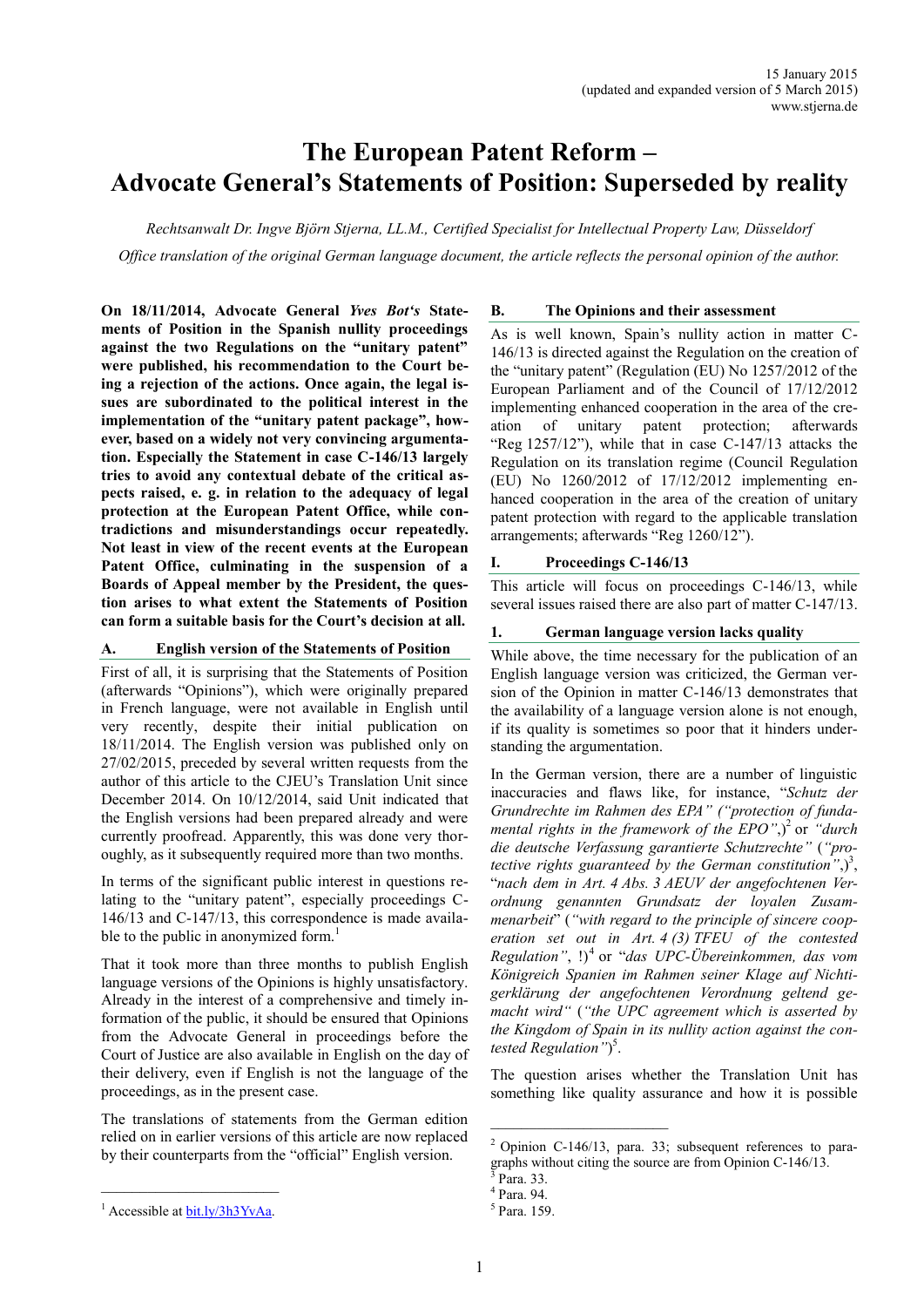that such document is released for publication in a form raising doubts as to its credibility already due to formal deficiencies. After a first review, it seems that such flaws as they form part of the German version of the Opinion were fortunately avoided in its English counterpart.

# **2. Pleas in law**

Spain's action against Reg 1257/12 is based on seven arguments:<sup>6</sup>

(1) A violation of the Rule of Law principle through the involvement of the European Patent Office ("EPO") in the grant and administration of the "unitary patent",

(2) the lack of a legal basis after the former Art. 6 to 8 were replaced by a reference to the law of the Member States in Art. 5(3) Reg 1257/12,

(3) a misuse of powers by applying the "enhanced procedure" for purposes beyond those specified in Art. 20(1) TEU,

(4) a violation of Art. 291 TFEU respectively the "Meroni" case law by fixing the annual fees for the "unitary patent" by a Select Committee and (5) by conferring the administrative tasks mentioned in Art. 9 Reg 1257/12 on the EPO,

(6) a violation of the autonomy of Union law by tying the entry into force of the Regulation to that of the Agreement on a Unified Patent Court ("UPCA"), and

(7) the fact that legal protection for the patent is governed in this Agreement instead of in the Regulation.

In this article, the Advocate General's explanations on pleas (1), (2) and (6) respectively (7) will be examined in more detail, these should also be amongst the strongest arguments for nullifying the Regulation. Since the parties' submissions are not publicly accessible, the statements on their positions are based on the respective information given in the Opinion itself.

# **a) Violation of the Rule of Law by involving the European Patent Office**

A very topical issue is Spain's argument that the EPO's involvement in the grant and administration of the "unitary patent" violates the Rule of Law principle for a lack of adequate legal protection being available in relation to its activities. This is highly important, not least with regard to the most recent developments at the EPO, especially press reports on plans for establishing an institutional independence of the Boards of Appeal and the imposition of a "house ban" against a member of the Boards of Appeal by President *Benoît Battistelli* on 03/12/2014. These events happened approximately two weeks after the publication of the Opinions which allows testing the Advocate General's position against the current realities.

# **aa) Spain's position**

Spain argues that the procedure for granting a European patent is not subject to any judicial review guaranteeing a correct and uniform application of Union law and the protection of fundamental rights and is thus incompatible with the constitutional requirements set out in Art. 2 TEU. The judicial bodies of the EPO were not independent and their decisions not subject to legal review by a court, so that it could not be allowed to integrate the EPO into the Union's legal order through Reg 1257/12 and the competences attributed to it therein in relation to the "unitary patent".<sup>7</sup>

#### **bb) Position of the Advocate General**

According to Advocate General *Bot*, Spain's argument cannot affect the legality of Reg 1257/12, as the Union legislator's decision to rely on the provisions for the grant of a European patent also for the "unitary patent" had been made even before the adoption of contested Reg 1257/12 and also "*in a very specific context"*, furthermore the Regulation's subject matter was *"limited in scope"*. 8

This "adoption" would need to be seen in the context of the enhanced procedure in which both Regulations on the "unitary patent" were deliberated, as well as *"in the rational choice made by the EU legislature"*. <sup>9</sup> When legislating in areas *"which involve political, economic and social choices on its part, and in which it is called upon to undertake complex assessments"*, the CJEU had always given the Union legislator wide discretion, this would also apply to the *"area of patents"*. 10

From the beginning, the Union legislator had intended to create the "unitary patent" based on the European Patent Convention ("EPC") and the existing European patent as this system was implemented already, having proven its functionality as well as a high degree of professional competence and quality.<sup>11</sup> Apart from that, the EU Member States, which were also Contracting States of the EPC, *"have never considered their constitutional principles to have been infringed by the effects of the EPO's decisions on the grant of patents"*. 12

The Regulation's recourse to the EPO and the mechanisms of the EPC could not constitute a violation of the Rule of Law *"in the light of the purpose of the contested regulation"*, because the EPC system was simply not part of the Regulation.<sup>13</sup> Although the Union legislator had intended to rely on the EPO and the granting procedure for the European patent, this had not included making this system part of the Regulation.<sup>14</sup> According to its sixth recital, Reg 1257/12 was a "special agreement" in the sense of Art. 142 EPC and would just not cover *"the conditions for the grant and validity of the European patent"*, but would only serve the purpose of attributing unitary effect to a

\_\_\_\_\_\_\_\_\_\_\_\_\_\_\_\_\_\_\_\_\_\_\_

<sup>6</sup> Para. 20 ff.

 $7$  Para. 28 f.

<sup>8</sup> Para. 40.

<sup>9</sup> Para. 41.

 $10$  Para. 41 f.

<sup>11</sup> Para. 44 f.

<sup>12</sup> Para. 45.

<sup>13</sup> Para. 47 f. <sup>14</sup> Para. 50.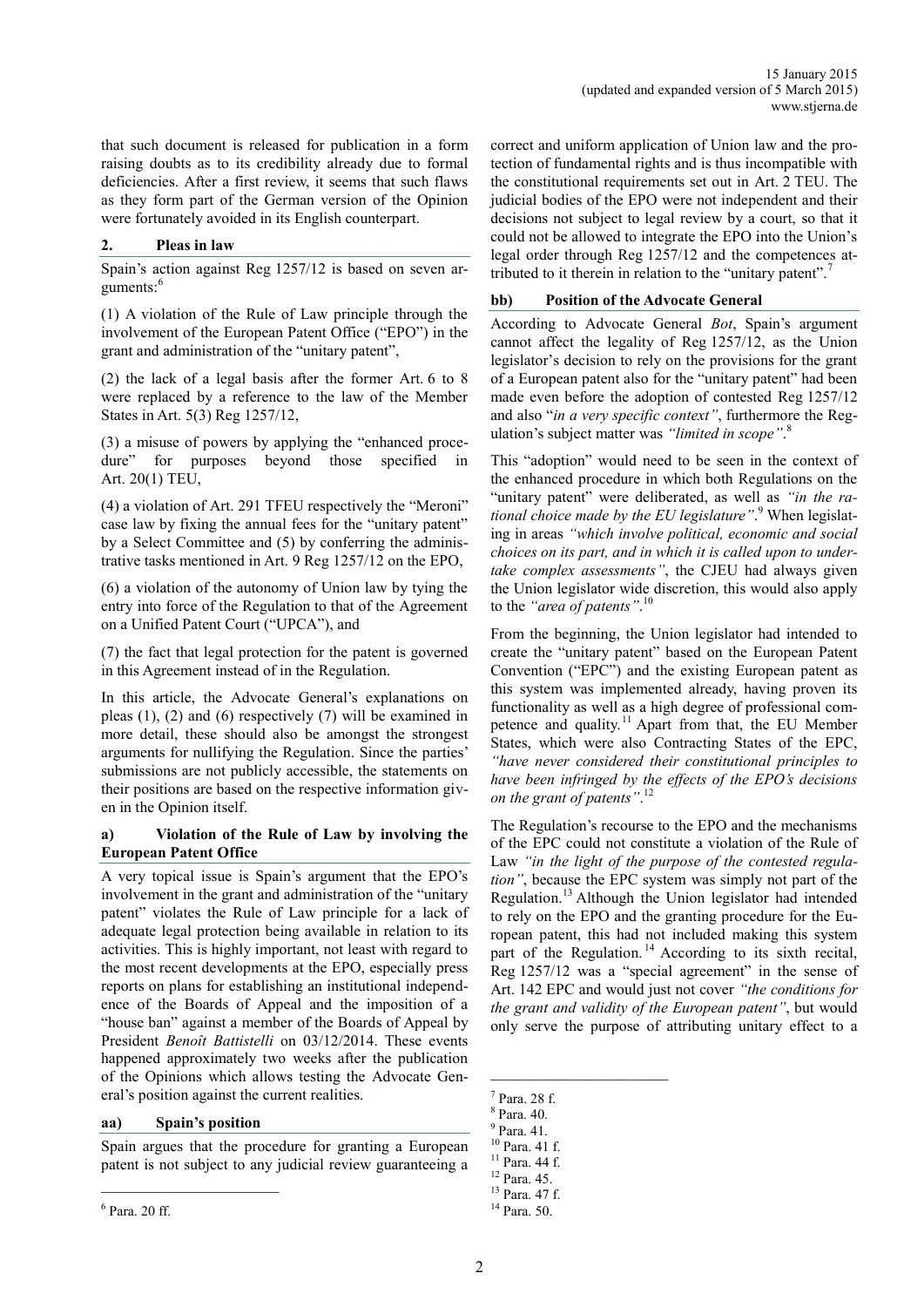European patent granted already under the EPC.<sup>15</sup> Therefore, the Regulation would merely equip European patents with an additional feature, the unitary effect, however, without affecting *"the procedure regulated by the EPC"*. 16

Mr *Bot* concludes his remarks recommending the rejection of the argument, since the legality of Reg 1257/12 could not depend on "*the compatibility of the EPO's decisions on the grant of European patents with EU law"*. 17

#### **cc) Assessment**

These explanations are not convincing.

# **(1) Separating the Regulation from the granting procedure**

The clinical separation of the granting history of a European patent and the procedural framework governing it from the examination of the Regulation's legality as conducted by the Advocate General seems arbitrary. If the Regulation means to create an independent "unitary patent" – which is the legislator's intent (cf. e. g. recitals 7 and 14 and Art. 3(2) Reg 1257/12 and is not denied even by the Advocate General  $-$ <sup>18</sup>, its legal assessment cannot take place isolated from the underlying European patent and the respective procedures as, ultimately, they continue to form a part of the protective right.

Union law builds on this protective right and, through the Regulation, attributes to it certain legal effects. If the values specified in Art. 2 TEU, the compliance to which Spain demands in its suit, are taken seriously, the procedural backgrounds of the European patent cannot be ignored and the circumstances of its creation accepted as it stands, indifferently attributing to it legal effect for the Union. Instead, it should be ensured that this patent originates from a procedure fulfilling the requirements of Union law as laid down in, for instance, Art. 2 TEU.

# **(2) Ratification of the EPC as proof for its compatibility with fundamental rights?**

Remarkable is also the Advocate General's statement that the Member States *"have never considered their constitutional principles to have been infringed by the effects of the EPO's decisions on the grant of patents"*. <sup>19</sup> It can be doubted that this is the meaning of the separation of powers. Trust is a good thing, but control is a better one.

This position of the Advocate General seems to be based on respective assertions by the defendants, the European Parliament and the Council, which are no less remarkable.

Parliament claimed that the level of legal protection provided for in the EPC was deemed acceptable by the EU Member States, all of them also being Contracting States of the EPC, <sup>20</sup> seemingly implying that otherwise, they would not have signed and ratified it. However, what this means for whether the adopted was also legal, especially compatible with fundamental rights, remains unclear.

Council likewise declared the system created by the EPC compatible with *"the fundamental right of access to a court"*. <sup>21</sup> The immunity from jurisdiction and enforcement enjoyed by the European Patent Organisation (EPOrg) could also be lifted, apart from the fact that the EPOrg could enter into Supplementary Agreements on the implementation of the immunity provisions with Contracting States. It was also possible for the EPOrg to stipulate by way of an international Agreement that *"its decisions are subject to review by a judicial authority."*. 22

Does this mean that the apparent deficiencies as to legal protection are meant to be irrelevant, because these could theoretically be removed or mitigated by entering into further Agreements? Does a legal situation involving the violation of fundamental rights really become irrelevant by the mere fact that these violations could be stopped, if only that was intended? If this was not about legal positions protected by fundamental rights and the situation for the affected persons was not so serious, one could be tempted to think that this is a bad joke.

# **(3) The most recent developments at the EPO**

These statements by the Advocate General, by the European Parliament and by the Council form the background for the recent events at the EPO, which, once again, disclose serious legal deficits, confirming Spain's position.

# **(a) Plans for strengthening Boards of Appeal independence**

On  $04/12/2014$ , "JUVE Rechtsmarkt" reported<sup>23</sup> that the Administrative Council of the EPO currently assessed different measures for strengthening the independence of the Boards of Appeal. As is known, such plans exist at the EPO since the late 1990ies. For instance, on the EPO's website, section "legislative initiatives", the project "Organisational autonomy of the Boards of Appeal" is described, in which a draft for a respective revision of the EPC was developed<sup>24</sup>, its aims being:  $25$ 

*"The envisaged revision of the EPC aims at establishing the Boards of Appeal, together with their registries and the other support services in the present DG 3, as the third organ of the European Patent Organisation alongside the Administrative Council and the Office. This new organ of the Organisation would be desig-*

\_\_\_\_\_\_\_\_\_\_\_\_\_\_\_\_\_\_\_\_\_\_\_

<sup>15</sup> Paras. 49 f., 52.

<sup>16</sup> Para. 58.

<sup>17</sup> Para. 61.

<sup>&</sup>lt;sup>18</sup> Cf. his statements in para. 60

<sup>19</sup> Para. 45.

<sup>20</sup> Para. 31.

<sup>21</sup> Para. 32.

<sup>22</sup> Para. 32.

<sup>&</sup>lt;sup>23</sup> Cf. the article "Strukturreform: Europäisches Patentamt will Beschwerdekammern EuGH unterstellen" ("Structural reform: European Patent Office wants bring Boards of Appeal under CJEU control") at juve.de on 04/12/2014, accessible at [ar](https://archive.md/9tmFe)[chive.md/9tmFe](https://archive.md/9tmFe) (German language).

Document CA/46/04 of 28/05/2004, accessible at  $rac{xup.in/dl,76734089}{25}$ .

Document CA/46/04, cipher 2.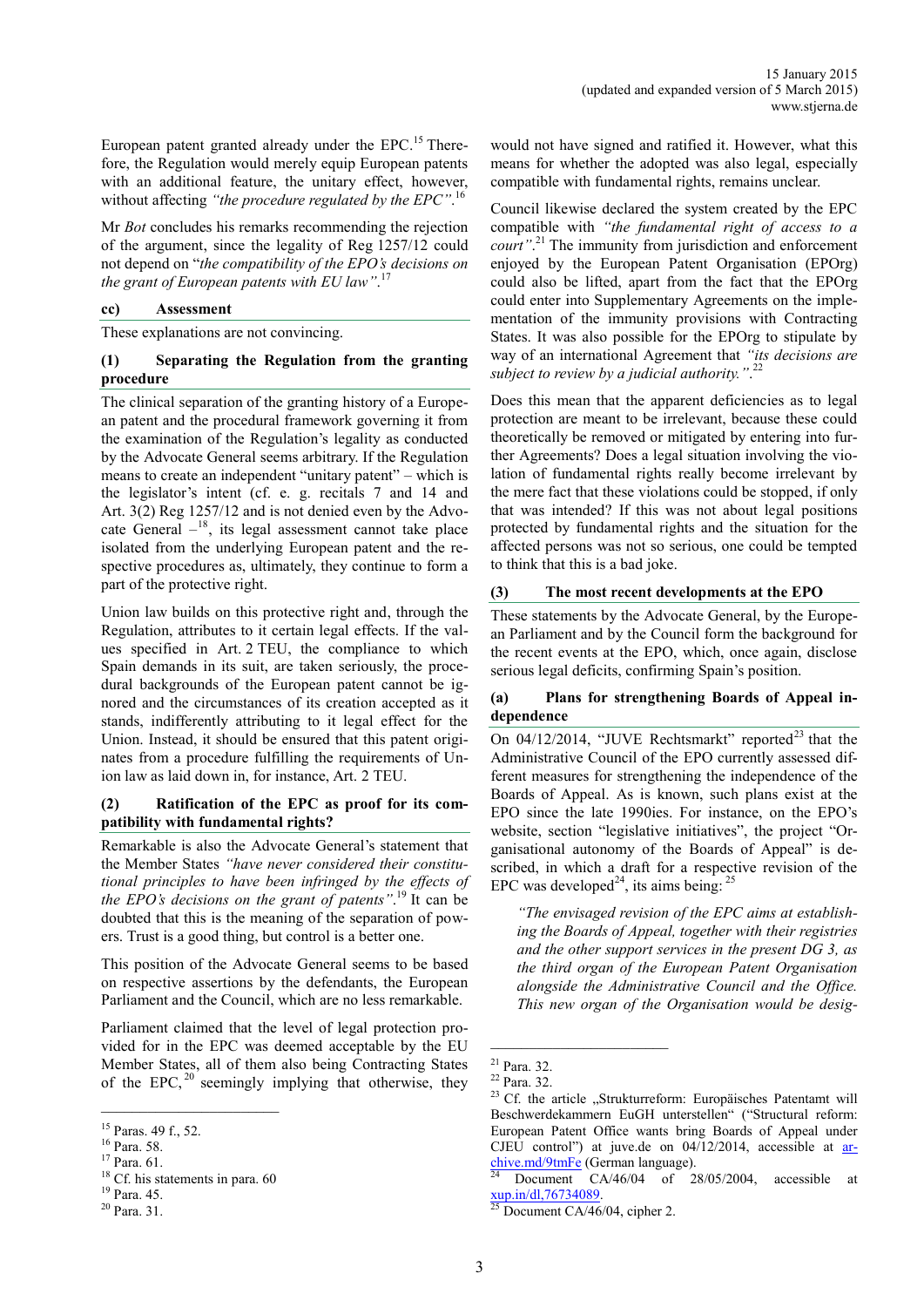*nated the 'European Court of Patent Appeals' and fulfil the judicial functions provided for in the EPC.*

*The Organisation would then have the three-way separation of powers typical of a state bound by the rule of law, into legislature, executive and judiciary, the latter being the new judicial body."*

This proposal was mentioned already in the well-known decision R 19/12, in which the Enlarged Board of Appeal declared justified a challenge of its Chairman *Wim van der Eijk* for suspicion of partiality due to the insufficient separation of the executive and judiciary at the EPO.<sup>26</sup>

Even if details of the discussed plans are not yet publicly known, their existence in itself shows that, despite any denials and trivializations, problems of such fundamental nature are recognized that structural alterations are deemed inevitable. This is confirmation for all those regarding the present structures inadequate with regard to the Rule of Law, as for example Spain does in its nullity actions.

#### **(b) Suspension of a Boards of Appeal member by the EPO President**

The extent of legal deficits at the EPO was impressively confirmed by its President *Benoît Battistelli* and his actions against a member of the Boards of Appeal. On 03/12/2014, he imposed a "house ban" on this member, for an alleged dissemination of defamatory material against someone at the EPO management level. Said member was apparently escorted from the EPO premises, its office computer confiscated. In short: The President has suspended said member of the Boards of Appeal. The circumstances of this event are described in a letter signed by 35 members of the Enlarged Board of Appeal to the delegates of the Administrative Council, dating 08/12/2014, wherein the incident has been evaluated critically.<sup>27</sup> In its meeting on 10 and 11/12/2014, the Administrative Council confirmed the suspension for the *"alleged misconduct" "on a proposal from the President"* and, by an unanimous vote, released said member from active duty on full salary until 31/03/2015. 28

The incident is remarkable in several respects.

First of all, the President is not allowed to suspend members of the Boards of Appeal. According to Art. 23(1) EPC, they can be removed from office only upon the presence of serious grounds and if the Administrative Council, on a proposal from the Enlarged Board of Appeal, takes a respective decision. Now the enacted suspension does not mean a removal from office, however, the President is nonetheless not empowered accordingly. Pursuant to Art. 11(4) EPC disciplinary authority over Boards of Appeal members rests with the Administrative Council, the President can only suggest to it that respective

 $\mathcal{L}_\text{max}$ 

disciplinary measures be taken (Art. 10(2) lit. h) EPC). A legal basis for the direct enactment of such measures by the President does not exist.

The fact that this measure was subsequently confirmed by the Administrative Council on a "proposal by the President" does not change this. The same applies to the President's attempt to sell his unauthorized actions in retrospect as a *"precautionary and provisional measure"*. <sup>29</sup> His statement possibly seeks paving the way for trying to justify his actions with an alleged urgency not allowing any delaying of the measure until a decision of the Administrative Council, the meeting of which was to take place shortly thereafter anyhow.

Regardless of the seriousness of the alleged offense of the suspended Boards of Appeal member, one thing is clear: The President, as a member of the EPO executive, has directly suspended a member of an EPO judicial body from its active duties at least temporarily, thereby interfering with the Office's "judiciary". The aspect that also this member's office computer was confiscated, so that possibly insight can be taken into circumstances from pending proceedings which are protected by the secrecy of deliberations is further exacerbating the situation. The "discovery" of the allegedly defamatory material moreover raises questions in relation to data protection law. The deficits of the EPO structures with regard to the Rule of Law, especially the lack of independence of the Boards of Appeal, could hardly be demonstrated to the public in a much clearer manner!

It is no surprise that, immediately after this incident became public, above all, various renowned patent judges from different countries of the EPOrg protested against the measure, referring to its serious implications for the Boards of Appeal's independence. <sup>30</sup> As an example for the concerns raised, the following statement from the IPJA shall be reproduced here:

*"The present events seriously threaten the judicial independence of the Boards of Appeal and by doing that call in question the guarantee of an independent and impartial review of the European Office's decisions by a judicial body."*

Little attention has so far been given to a further interesting aspect of the suspension incident. According to a report<sup>31</sup> by "JUVE Rechtsmarkt" of  $09/12/2014$ , the sus-

<sup>&</sup>lt;sup>26</sup> Cf. R 19/12, para. 21, accessible at  $bit.1y/3xQIv$ aK (German language).

 $27$  Accessible at  $\underline{bit}$ .ly/33dWlWo.

<sup>&</sup>lt;sup>28</sup> Cf. the Communique on the  $142<sup>nd</sup>$  meeting of the Administrative Council on 12/12/2014, accessible at **archive.md/1H6M9**.

<sup>&</sup>lt;sup>29</sup> Cf. his post on the EPO Blog on  $19/12/2014$ , accessible at [ar](file:///C:/Users/IBS/Eigene%20Dokumente/Veröffentlichungen/Website/2014_12%20-%20Opinion%20C-146_13/archive.li/m2jl6)[chive.li/m2jl6.](file:///C:/Users/IBS/Eigene%20Dokumente/Veröffentlichungen/Website/2014_12%20-%20Opinion%20C-146_13/archive.li/m2jl6) 

<sup>30</sup> Cf. the letter from the RT Hon LJ *Floyd* and the Advocate General to the Dutch Supreme Court *Robert van Peursem* of  $09/12/2014$ , accessible at  $xup.in/dl,10307789$ , afterwards supported by six further judges, or the letter of the Intellectual Property Judges Association (IPJA) of 05/01/2015, accessible at [bit.ly/2PR5st9.](https://bit.ly/2PR5st9)

<sup>&</sup>lt;sup>31</sup> Article "Skandal im Europäischen Patentamt: Druck auf Präsidenten wächst nach Hausverbot für Richter" ("Scandal at the European Patent Office: Growing pressure on President after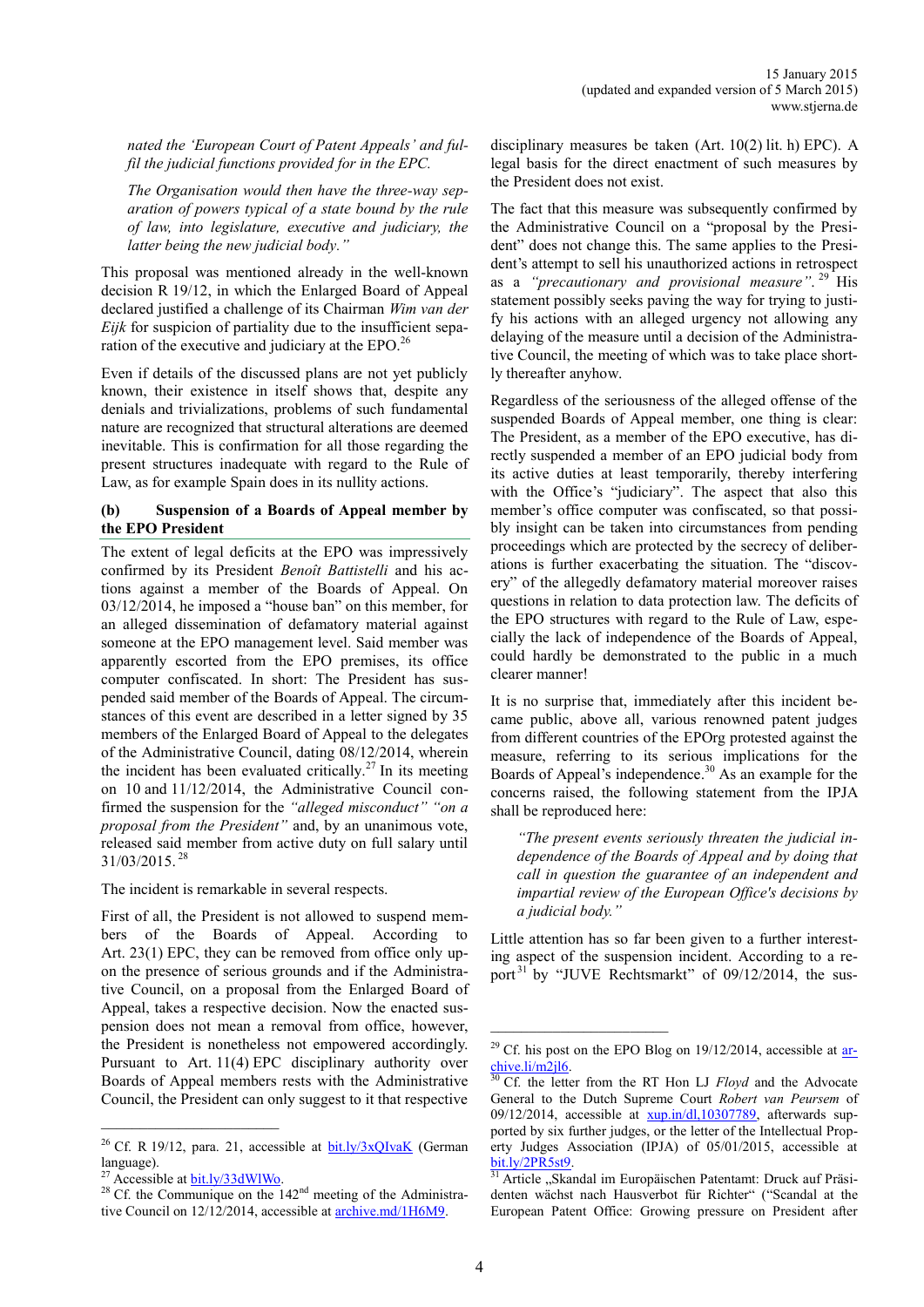pended person is supposed to be a member of Board of Appeal 3.5.05. If this should be correct, it would push the significance of the incident even further, since the Chairman of this Board is one of the three judges who handed down the mentioned interlocutory decision R 19/12, in which an insufficient separation of the executive and judiciary at the EPO was conceded. According to reports, President *Battistelli* does not fully agree with the result of that decision. Since its publication, two of the three judges involved have retired. Should Board of Appeals 3.5.05 really be affected by the suspension – an indication for which could also be the fact that its Chairman has not signed the mentioned letter from members of the Enlarged Board of Appeal –, this could also be interpreted as an attempt to set an example with regard to the last judge from the context R 19/12 remaining at the EPO and to emphasize that anybody being prepared to render courageous decisions like R 19/12 will have to pay a high price for this – which, of course, would be further evidence for a lack of independence of the Boards of Appeal. However, as long as no further details are known, this remains speculation.

#### **(4) The existing case law on the compatibility of the EPO and EPC with fundamental rights**

In this context, a further aspect deserves to be mentioned which has not been addressed by the Advocate General in his assessment, but which was submitted by the Council.

With regard to the legal position of the EPO, the Council argued that the compatibility of the immunity of international organisations with *"the right of access to a court"* had been assessed and confirmed *"at national and international level"*. <sup>32</sup> Above all, already the former European Commission of Human Rights had confirmed the independence and the judicial character of the EPO's Boards of Appeal in the matter Lenzing AG vs Germany<sup>33</sup>.<sup>34</sup>

Here, it is worth looking into the Lenzing decision. Against the background that a transfer of sovereign rights to international organisations is considered admissible with regard to the European Convention on Human Rights (ECHR) if said organisation provides for an equivalent protection of fundamental rights, the Chamber, in said decision from September 1998, accepted such equivalence for the proceedings at the EPO based on the following considerations (emphasis added):<sup>35</sup>

*"Article 21* [EPC] *provides for an appeals procedure which includes the Board of Appeal and an Enlarged Board of Appeal. The members of these Boards are independent of the parties and of the decision of the division appealed from, have tenure and there must always be one legally qualified member of the Board. The Boards have powers to obtain sworn evidence and* 

*must give written decisions containing reasons. Further, the members of the Boards are not subject to any instructions from the President or anyone else in their work (Article 23* [EPC]*). These procedures set up a form of 'equivalent protection' within the meaning of the Convention case-law (see No. 13258/87 and No. 21090/92, both cited above, and No. 38817/97, Dec. 9.9.98).*

*The Commission considers that, given the procedural guarantees available before the EPO, any transfer of powers to the EPO which led to the German courts' refusal to deal with the matter, cannot be said to be incompatible with the applicant company's rights under the Convention."*

Also under German constitutional law the transfer of sovereign rights to international organisations requires that an equivalent fundamental rights protection is guaranteed:<sup>36</sup>

*"Insofar and to the extent that an intergovernmental institution in the sense of Art. 24(1) GG* [Grundgesetz, the German Constitution] *is attributed sovereign rights which is in a position to affect the very substance* [Wesensgehalt] *of the fundamental rights recognized by the Grundgesetz, if this is meant to remove the legal protection provided for by the Grundgesetz, a level of protection by fundamental rights must be guaranteed which, as to contents and effectivity, substantially equals that being inevitable under the Grundgesetz. In general, this will require legal protection for the individual by independent courts, having sufficient jurisdiction, especially examination and decision-making powers in terms of factual and legal questions being appropriate with regard to the request for legal protection, which decide on the basis of orderly proceedings including the right to be heard, measures of attack and defense being adequate in relation to the mater in dispute and freely chosen competent counsel and the decisions of which appropriately and efficiently sanction violations of fundamental rights, as the case may be."* 

In the past, the BVerfG held that the EPO fulfilled this standard (emphasis added):<sup>37</sup>

*"The requirements set out in the case law of the BVerfG are, at present, generally maintained at the level of the EPO. The complainant does not explain, nor is it otherwise apparent that this is obviously not the case here.*

*a) The system of legal protection of the European Patent Convention substantially corresponds to that of the Grundgesetz and therefore that of Art. 24 I GG*  (…)*. The members of the Boards of Appeal are mate-*

 $\mathcal{L}_\text{max}$ 

house ban for judge") at juve.de on 09/12/2014, accessible at [archive.md/cT4LF](https://archive.md/cT4LF) (German language).

 $\frac{1}{32}$  Para. 33.

<sup>&</sup>lt;sup>33</sup> Case no. 39025/97, accessible at **bit.ly/3tqTuUU**.

<sup>34</sup> Para. 33.

<sup>35</sup> Fn. 33, p. 5 bottom.

<sup>36</sup> Cf. e. g. Federal Constitutional Court (BVerfG), 2 BvR 197/83, decision of  $22/10/1986$  – Solange II, cipher B.II.1.b).

<sup>37</sup> Cf. e. g. BVerfG, 2 BvR 2368/99, decision of 04/04/2001, cipher III.4, .accessible at **bit.ly/3unghSu** (German language).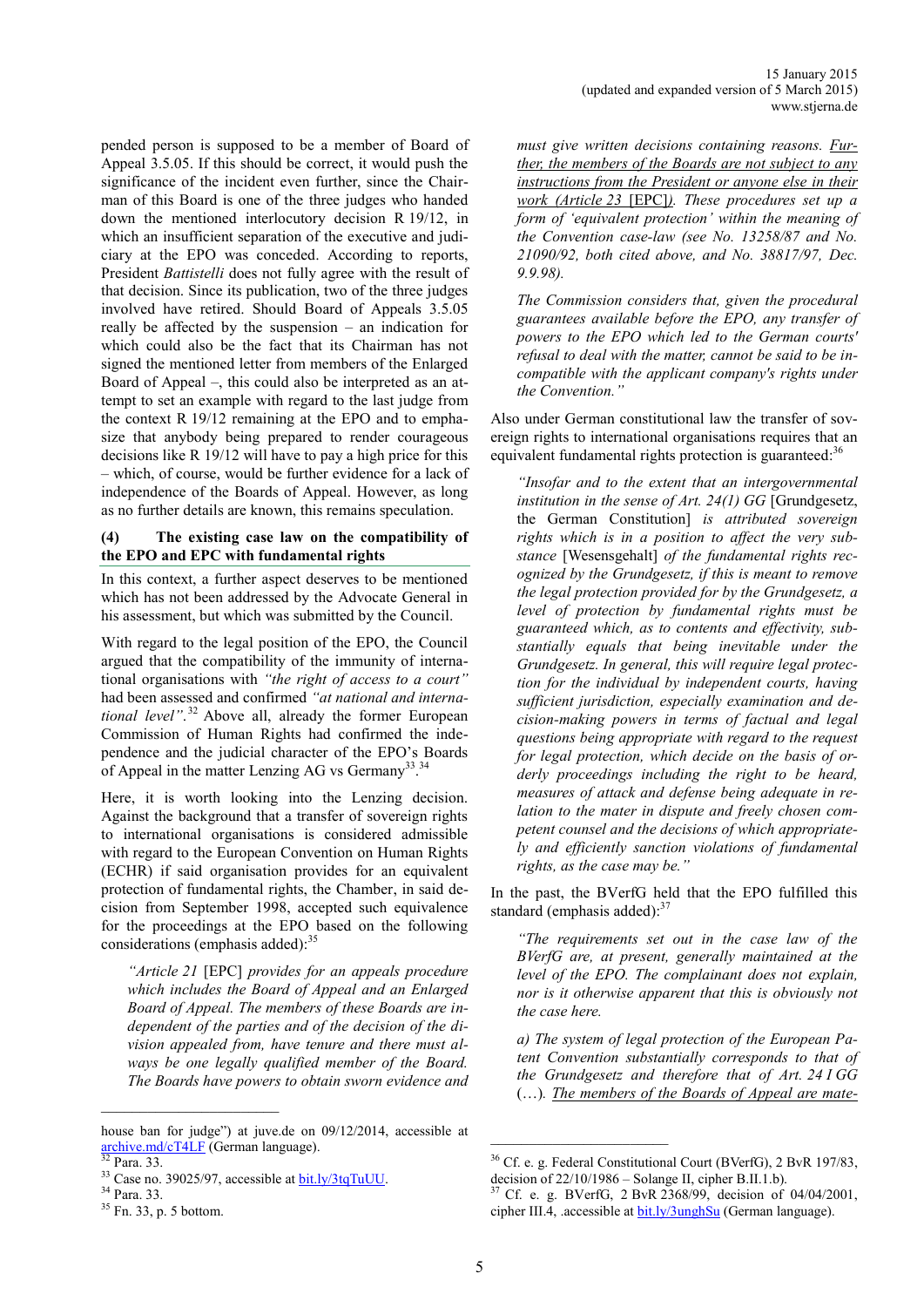# *rially, Art. 23 EPC, and personally, Art. 21 EPC, independent."*

Currently, can it really be assumed, especially in view of the events of 03/12/2014, that the procedural standards demanded by the former European Commission of Human Rights as well as by the BVerfG are still maintained at the EPO and that a level of protection equivalent to that of the ECHR and the Grundgesetz is guaranteed? It appears that this can be questioned with good arguments.

The incident of 03/12/2014 shows that the situation at the EPO has very serious deficiencies with regard to the Rule of Law, as they were clearly addressed already in the Statement of Position in proceedings 1/09 by the Advocate General in charge there.<sup>38</sup> The reticent and evasive comments of the Advocate General on this argument have been superseded by reality. For its judgment, the CJEU will need to consider whether this topic can really be ignored as irrelevant as expressed in the Opinion.

# **b) Lack of a legal basis**

The second argument brought forward by Spain is that of lack of a legal basis.

# **aa) Spain's position**

According to Spain, Art. 118(1) TFEU is an unsuitable legal basis for Reg 1257/12 as the latter would not define the acts against which the "unitary patent" provides protection. The reference to the law of the Member States in Art. 5(3) Reg 1257/12 would not ensure uniform protection throughout the Union, so that the Regulation could not achieve a legal harmonisation.<sup>39</sup>

# **bb) Position of the Advocate General**

First, the Advocate General points out that pursuant to its Art. 3(2), Reg 1257/12 intended to provide uniform protection in all participating Member States. <sup>40</sup> As regards uniformity and integration, such protection was advantageous over the previous situation, in which the protection of a European patent was defined by the respective national law of the Contracting States.<sup>4</sup>

Spain's position, according to which Reg 1257/12 is only an "empty shell" due to a lacking specification of the contents and limitations of the "unitary patent" therein would not be correct, when *"the provisions made by it are sufficient and the EU legislature's competence is shared with the Member States"*. <sup>42</sup> Afterwards, the Advocate General describes the contents of Art.  $3(1)$ , 4 und  $5(1)$  und  $(2)$  of the Regulation,<sup>43</sup> before explaining the concept of shared competences in Art. 4(2) TFEU, to which a legal title created under Art. 118 TFEU belonged <sup>44</sup> Furthermore, it

would have to be noted that *"the powers conferred by Art. 118 TFEU"* – whether Art. 118 TFEU presently assigns any powers at all is actually the subject of the assessment –

*"are, in the present case, exercised in connection with implementation of enhanced cooperation and that the EU legislature, exercising its broad scope for discretion, chose to have recourse to several legal instruments derived from international law, EU law and national law for the purpose of that implementation,*  (…)*."* 45

After these rather general statements, the following conclusion by the Advocate General is even more surprising, namely that the Union legislator was allowed to refer to the national law in terms of contents and limitations of the rights from the "unitary patent".<sup>46</sup> Art. 118 TFEU would not necessarily require the legislator to completely harmonize all aspects of *"intellectual property law"*, *"by establishing an exhaustive set of rules on its operation or content"*. <sup>47</sup> Instead, its wording would not exclude the legal instrument creating the legal title, presently Reg 1257/12, from referring to the national law, provided that this legal instrument ensures that the title has uniform protection in the participating Member States.<sup>48</sup> This protection as envisaged by Art. 118 TFEU would not be hindered by a reference to provisions from the national law of the Member States, $49$  because:

*"93. It is clear from a combined reading of Articles 5(3) and 7 of the contested regulation and from recital 9 in the preamble thereto that only one national legislation will define the acts against which the EPUE* [European patent with unitary effect] *provides protection. In other words, each EPUE will be subject to the national law of a single Member State and that legislation will apply throughout the territory of the participating Member States.*

*94. Therefore, by referring to the national law applicable in each case, the contested regulation guarantees uniform protection in that that reference will also cover any international agreement to which the Member States are party, including the UPC Agreement, which the Member States are bound to ratify in accordance with the principle of sincere cooperation referred to in Article 4(3) TEU (32)."*

According to the Advocate General also this argument fails and he recommends its rejection.<sup>50</sup>

#### **cc) Assessment**

The Advocate General's considerations are a peculiar "mixture" of general thoughts and conclusions derived

<sup>&</sup>lt;sup>38</sup> Accessible at [www.xup.in/dl,99229904/,](http://www.xup.in/dl,99229904/) para. 71 f.

<sup>39</sup> Para. 64.

<sup>40</sup> Para. 71 f.

<sup>41</sup> Para. 73.

<sup>42</sup> Para. 76.

<sup>43</sup> Para. 77 to 81.

<sup>44</sup> Para. 82 to 84.

<sup>45</sup> Para. 85.

<sup>46</sup> Para. 86.

<sup>47</sup> Para. 89.

<sup>48</sup> Para. 90.

<sup>49</sup> Para. 92.

<sup>50</sup> Para. 95.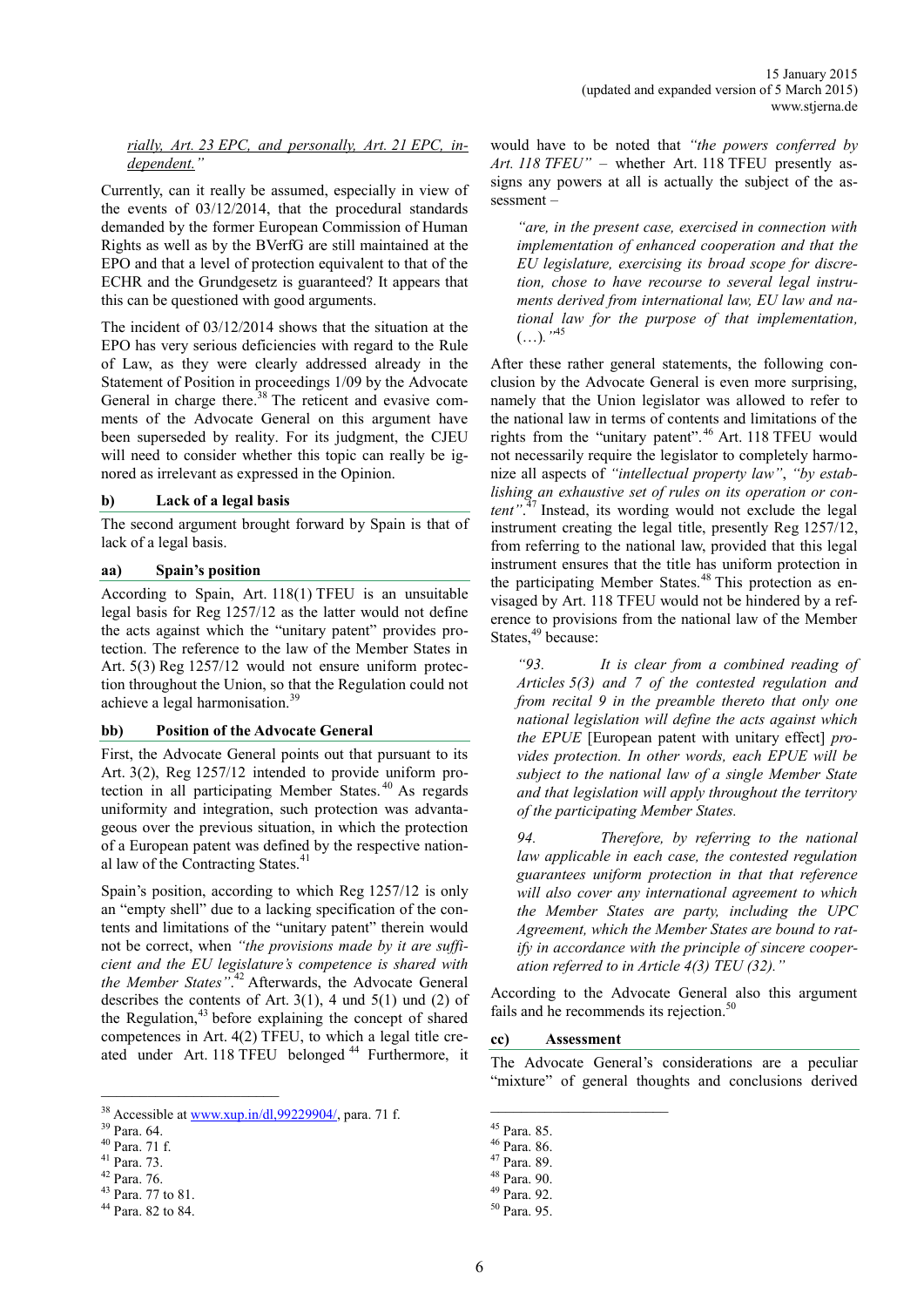from these, a systematic and logical reasoning for the recommendation to the Court is missing here as well.

Insofar as Mr *Bot* again emphasizes a *"broad scope for discretion*" on behalf of the Union legislator<sup>51</sup> and the aspect that the legislative proceedings were conducted in an enhanced procedure, the relevance of this for the question of the correct legal basis is not really clear. A prerequisite for activities by the legislator is  $-$  usually  $-$  the existence of a respective legal basis, empowering him accordingly. Discretion might be given in respect of the execution of competences provided by an existing and applicable legal basis, however, not with regard to its choice.

Also the Advocate General's reference to recital 9, that allegedly allowed an interpretation of Art.  $5(3)$  Reg 1257/12 in this sense,  $52$  does not help. Whether this recital "allows" such interpretation of Art. 5(3) or not is not decisive. Instead, the crucial factor rather is which conclusions can be drawn from it with regard to the question whether the chosen legal basis is correct, apart from the circumstance that it is not explained which interpretation recital 9 is seen to "allow". The aim of these statements of the Advocate General becomes completely obscure when recalling that the issue of the legal basis to be examined here does not relate to *"matters not covered by this Regulation"* as referred to by him, but to the contents of the protective right created in the Regulation – also from his perspective  $-$ <sup>53</sup> and the aspect of whether its contents are sufficiently defined as to base the Regulation on Art. 118(1) TFEU.

Also his remark that Art. 118 TFEU would not exclude such "reference solution" as long as uniform protection in the Member States was guaranteed,<sup>54</sup> is not convincing. In any event, it should be admissible to expect from the Advocate General the provision of positive reasons for his opinion that Art. 118 TFEU allows the chosen reference solution, instead of limiting himself to merely declaring that this was not excluded. Such "negative solution" rather indicates that positive arguments are missing.

The explanations culminate in the Advocate General's statement that, through the reference, uniform protection would be ensured insofar as the contents of each "unitary patent" in the participating Member States were determined based on the national law of only one of these Member States.<sup>55</sup> Accordingly, such uniform protection does not require that each "unitary patent" is always subjected to one identical legal regime in all participating Member States. Instead it is apparently deemed sufficient that, in the individual case, one uniform national law is applicable, even if each "unitary patent" is subject to a different national law. This is a remarkable understanding. Independent of the fact that it can be questioned – as Spain

 $\mathcal{L}_\text{max}$ 

does – that such solution can cause a Union-wide harmonisation, it is doubtful how this is meant to achieve the simplification and cost reductions allegedly intended by the legislator (cf. e. g. recital 4 of Reg 1257/12) with the "unitary patent package".

Therefore, also the Advocate General's position on the argument of a missing legal basis is not convincing.

# **c) Violation of autonomy and uniformity of Union law**

As its seventh and final argument, Spain objects a violation of the autonomy and uniformity of Union law.

# **aa) Spain's position**

Spain argues that Art. 18(2) Reg 1257/12 allowed the Member States to decide by themselves whether the Regulation shall become valid for them or not. Should a Member State not ratify the UPCA, the Regulation would not become valid for it and the Unified Patent Court would not obtain exclusive jurisdiction for deciding about the "unitary patent" there. The latter would therefore lack unitary effect in this State, violating the principles of autonomy and uniformity of Union law.

# **bb) Position of the Advocate General**

At the beginning, the Advocate General observes that tying the entry into force of the Regulation to that of the UPCA would serve the orderly functioning of the "unitary patent". It would be disadvantageous to that aim if the Regulation was applicable prior to the creation of the Unified Patent Court.<sup>57</sup> He also denies that the Member States could decide freely about the entry into force of Reg 1257/12 and explains:

*"179. I consider that, pursuant to the principle of sincere cooperation laid down in Article 4(3) TEU, the participating Member States must take all appropriate measures to implement enhanced cooperation, including ratification of the UPC Agreement, as such ratification is necessary for its implementation. Under that provision, the Member States are to take any appropriate measure, general or particular, to ensure fulfilment of the obligations arising out of the Treaties or resulting from the acts of the institutions of the European Union.*

*180. By refraining from ratifying the UPC Agreement, the participating Member States would infringe the principle of sincere cooperation in that they would be jeopardising the attainment of the Union's harmonisation and uniform protection objectives (60)."*

According to the Advocate General, there is such a close relation between Reg 1257/12 and the UPCA that it would be logical to make the entry into force of the Regulation dependent on that of the UPCA, even if this happened at

<sup>51</sup> Para. 85.

<sup>52</sup> Para. 87.

<sup>53</sup> Cf. Para. 60.

<sup>54</sup> Para. 90.

<sup>55</sup> Para. 93 f.

<sup>56</sup> Para. 145.

<sup>57</sup> Para. 177.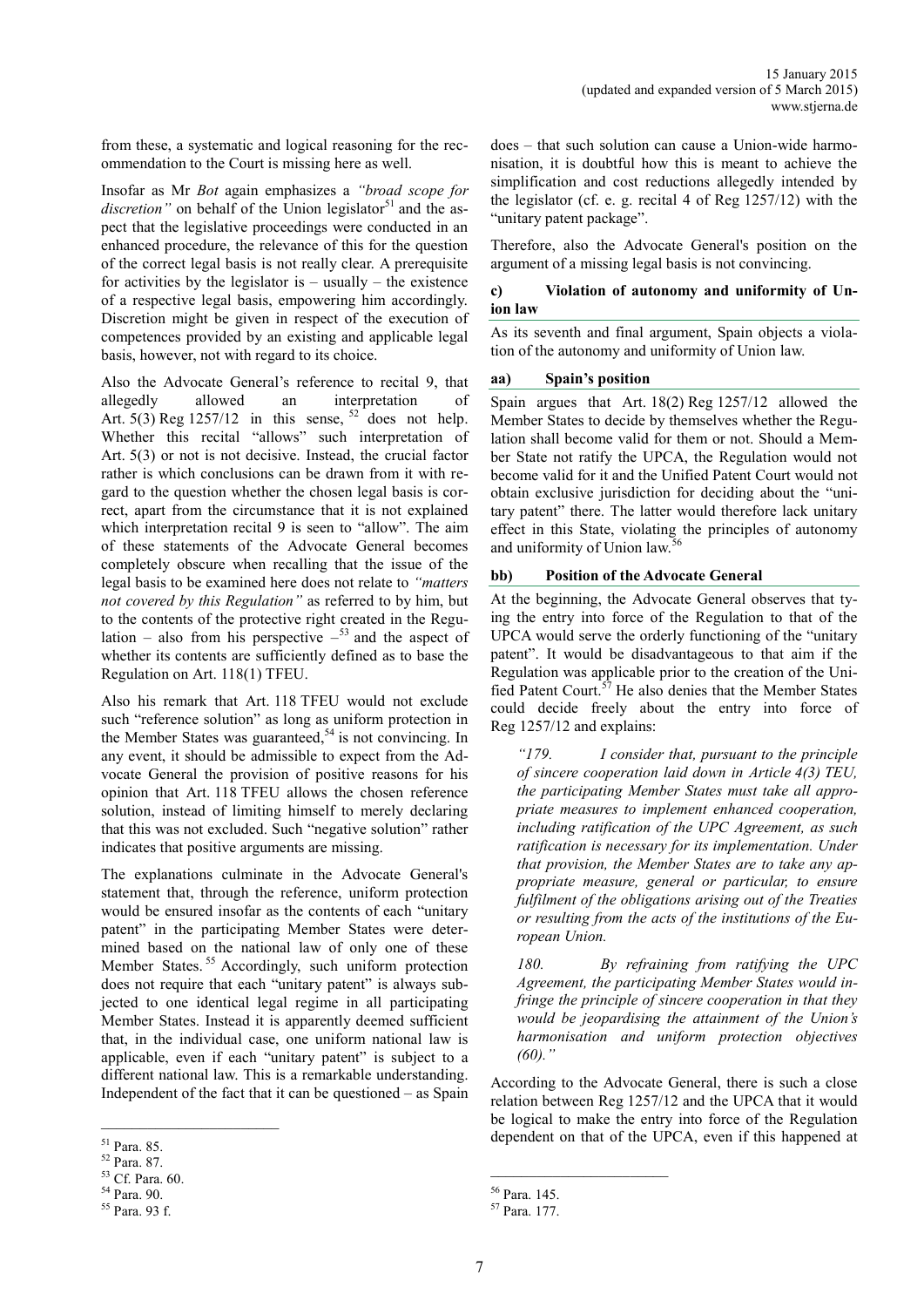the expense of legal certainty.<sup>58</sup> For these reasons, he suggests to reject his argument as well.

#### **dd) Assessment**

The Advocate General emphasizes this alleged "ratification obligation" of the Member States in different passages of his Opinion,<sup>59</sup> this seems to be one of his core issues.

However, the existence of such alleged legal obligation to ratify the UPCA is doubtful, especially since it is, as such, not Union law, but intergovernmental legislation. As it is said in recital 25 of Reg 1257/12, on which the Attorney General relies himself, $60$  the ratification of the UPCA takes place in accordance with the national constitutional and parliamentary procedures of the Member States. This is also set out in the UPCA (Art. 84(2) UPCA).

At least in Germany, part of this constitutional procedure is the possibility of holders of potentially affected fundamental rights to request the assessment of a ratification statute for an international Agreement by the Federal Constitutional Court ("BVerfG") for its compatibility with fundamental rights, this option is generally also available to legal persons, also those established under foreign law.<sup>61</sup> Therefore, at least with regard to Germany, the Advocate General's remark is irrelevant, as, regardless of the activities by the government and the Parliament, the entry into force of the ratification statute can still be subjected to a respective examination by the Constitutional Court.

Or should the Advocate General need to be understood in a way that a judicial assessment of the UPCA for its compatibility with fundamental rights is subordinate to said alleged obligation from European law? This would mean deeming a national Constitutional Court obliged, despite its constitutional powers and obligations, not to hinder the entry into force of an international Agreement even if it violates fundamental rights.

For Germany, such understanding would seem to be hardly possible. The BVerfG has repeatedly decided that the transfer of sovereign rights to international organisations must not lead to a situation in which *"the identity of the current constitutional order of the Federal Republic of Germany is given up as a result of an invasion of its basic elements, its constituting structures"*, the fundamental rights being an indispensable part of these basic elements.<sup>62</sup> The BVerfG has repeatedly underlined that it reserves respective investigation competences and that it does not regard this as a violation of said principle of sincere cooperation from Art. 4(3) TEU:<sup>63</sup>

\_\_\_\_\_\_\_\_\_\_\_\_\_\_\_\_\_\_\_\_\_\_\_

*"If legal protection cannot be obtained at the Union level, the Federal Constitutional Court examines whether legal instruments of the European institutions and bodies keep within the boundaries of the sovereign powers accorded to them by way of conferral (…) whilst adhering to the principle of subsidiarity under Community and Union law (Article 5.2 ECT; Article 5.1 second sentence and 5.3 Lisbon TEU). Furthermore, the Federal Constitutional Court reviews whether the inviolable core content of the constitutional identity of the Basic Law* [Grundgesetz] *pursuant to Article 23.1 third sentence in conjunction with Article 79.3 of the Basic Law is respected (see BVerfGE 113, 273 <296>). The exercise of this review power, which is rooted in constitutional law, follows the principle of the Basic Law's openness towards European Law* [Europarechtsfreundlichkeit]*, and it therefore also does not contradict the principle of sincere cooperation (Article 4.3 Lisbon TEU); otherwise, with progressing integration, the fundamental political and constitutional structures of sovereign Member States, which are recognised by Article 4.2 first sentence Lisbon TEU, cannot be safeguarded in any other way. In this respect, the guarantee of national constitutional identity under constitutional and under Union law go hand in hand in the European legal area. The identity review makes it possible to examine whether due to the action of European institutions, the principles under Article 1 and Article 20 of the Basic Law, declared inviolable in Article 79.3 of the Basic Law, have been violated. This ensures that the primacy of application of Union law only applies by virtue and in the context of the constitutional empowerment that continues in effect."*

Therefore, at least in Germany, the ratification of the UP-CA can, of course, be subjected to an assessment by the BVerfG for its compatibility with the constitutional standards, and there is no obligation to allow a "blindly obedient ratification". Should the holder of a potentially affected fundamental right request the BVerfG to examine the ratification statute for the UPCA, the Court will be able to accept its entry into force only if it is compatible with the constitutional standards. That the BVerfG would deem these standards fulfilled can be doubted, especially after the most recent events at the EPO.

Thus, the Advocate General's reasoning for his recommendation to reject the seventh argument is not persuasive either.

After all this, Spain's pleas  $(1)$ ,  $(2)$  and  $(6)/(7)$  can at least not be rejected with the arguments given by the Advocate General. To the contrary, there are reasons which are just as good to regard these pleas justified and therefore nullify Reg 1257/12.

# **II. Proceedings C-147/13**

Some of the arguments presented in proceedings C-146/13 are also put forward in Spain's nullity action against Reg 1260/12 on the translation regime for the "unitary

<sup>58</sup> Para. 184.

<sup>59</sup> Cf. Para. 88, 94 and 179 f.

<sup>60</sup> Para. 181.

<sup>61</sup> Cf. *Stjerna*, The European Patent Reform – Compatible with Constitutional Law?, accessible at [www.stjerna.de/compatibility](http://www.stjerna.de/compatibility-german-constitution/?lang=en)german-[constitution/?lang=en.](http://www.stjerna.de/compatibility-german-constitution/?lang=en)

 $\overline{{}^{62}$  BVerfG, 2 BvR 197/83, cipher B.II.1.b).

<sup>63</sup> BVerfG, 2 BvE 2/08 u. a., judgment of 30/06/2009, para. 240, accessible a[t bit.ly/3vGyI51.](file:///C:/Users/IBS/Eigene%20Dokumente/Veröffentlichungen/Website/2014_12%20-%20Opinion%20C-146_13/bit.ly/3vGyI51)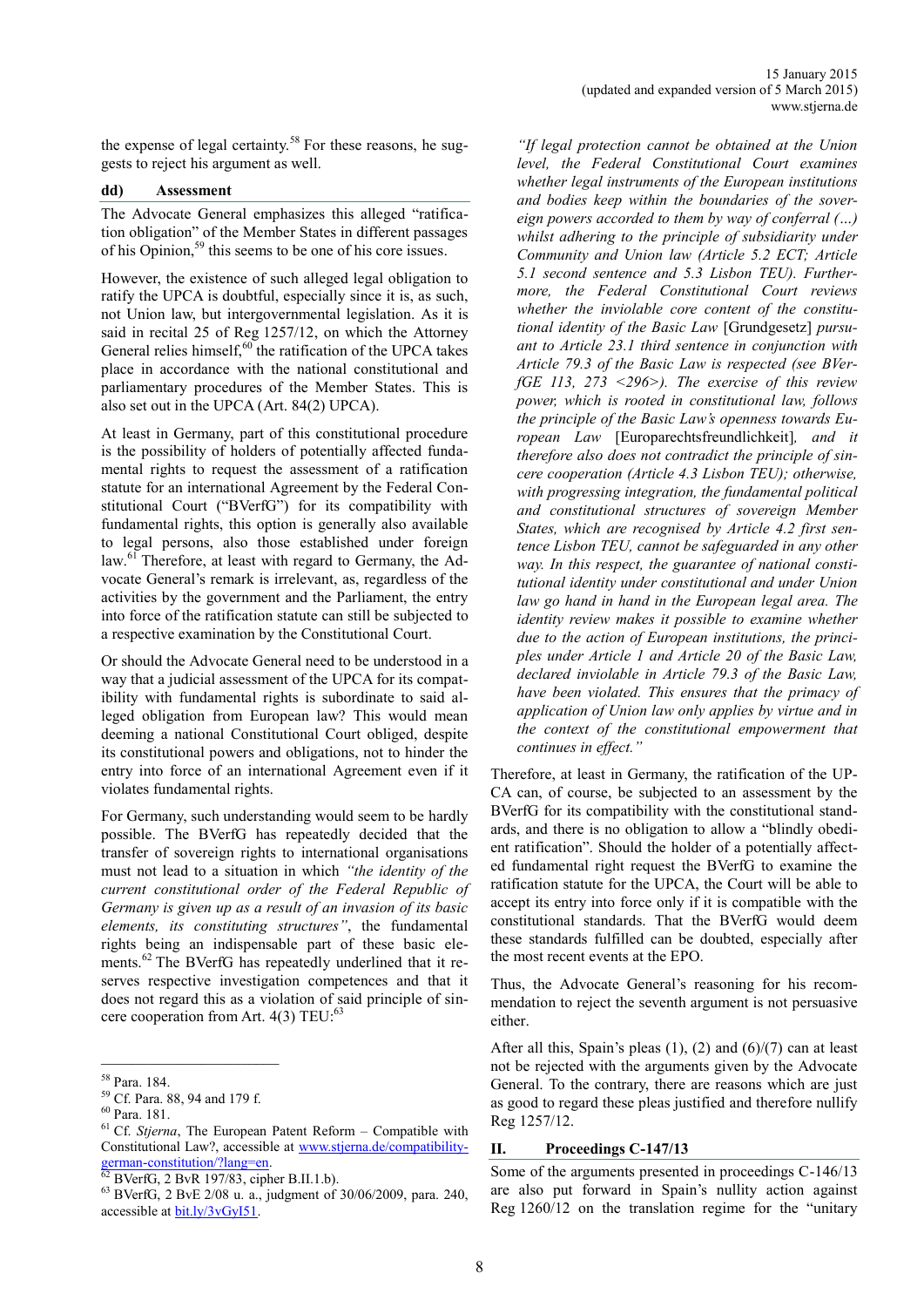patent". The central aspect, rejected by the Advocate General, seems to be the alleged violation of the principle of non-discrimination on grounds of language by the limitation to the trilingual system established in Reg 1260/12. As indicated, the Opinion in case C-147/13 will not be addressed here due to a lack of space.

#### **C. Outlook**

The presented Opinions are not convincing. When comparing them to the Opinion from proceedings 1/09, which addressed the problems existing in that matter in all clarity, they rather seem to endeavor avoiding any confrontation with the controversial issues and taking the easiest way to come to a rejection of the complaints. The impression arises that it is sought to achieve a predefined result, without having well-founded arguments supporting it. This may imply that a serious discussion of subject matter is possibly not wanted, because all the institutions involved anyhow wish to nod the "unitary patent package" through.

One decisive aspect will be whether, despite the neglect in materially dealing with this issue in the Opinion, the CJEU will be prepared to tackle the situation at the EPO. Should they avoid this or not deal with it exhaustively, the focus will shift to the national Constitutional Courts for this examination, especially to the German BVerfG due to its mentioned powers to review ratification statutes. Since ratification by Germany is obligatory for the UPCA to enter into force, a veto by the BVerfG would stop the whole project. Already for this reason, it will be interesting to see how the CJEU will deal with Spain's actions. Its judgments should be given in spring 2015.

\* \* \*

#### **Addition on 05/03/2015:**

After the first version of this article was published on 15/01/2015, new developments have occurred in relation to some of the aspects addressed in it – and beyond the finally available English language versions of the Statements of Position – calling for an update, for the sake of completeness.

#### **1. C-146/13: "House ban" incident will not be considered for the judgment**

As it could be heard from reliable sources, the recent developments at the EPO relating to the imposition of a "house ban" against a member of the Boards of Appeal were formally brought to the attention of the CJEU in proceedings C-146/13, presumably with regard to the argument "Violation of the Rule of Law by involving the European Patent Office". However, since the incident took place after the end of the oral hearing in this matter, the CJEU can/will apparently not take it into account for its judgment for procedural reasons. Accordingly, the incident would remain entirely open for examination in other court proceedings, for instance by national Constitutional Courts.

#### **2. News on Boards of Appeal independence**

In the recent interlocutory decision R  $2/14^{64}$  of the Enlarged Board of Appeal of 17/02/2015, reference was made to an interview EPO President *Benoît Battistelli* had given to the German Association for the Protection of Intellectual Property ("GRUR") shortly after he took office in July 2010 and which was published in GRUR Newsletter 2/2010<sup>.65</sup>. In this interview, Mr *Battistelli* commented on the issue of strengthening Boards of Appeal independence, in a manner which is quite remarkable, at least from today's point of view (translated from German, emphasis added): $66$ 

*"GRUR: In the oral hearing on 19 May 2010 relating to Opinion 1/09 (Compatibility of the Agreement on the European and Community Patents Court with EU law), the CJEU indicated that it does not regard the EPO Boards of Appeal as courts – as it had done earlier in relation to those of the OHIM – and has doubts with regard to an adequate level of legal protection, e. g. if the grant of a future EU Patent is rejected by the EPO (as is known, in case of OHIM decisions a complaint at the Court in Luxembourg is possible).* 

*What remedy would you prefer:*

*- transforming the Boards of Appeal into an independent court outside the EPO (a respective, roughly 6 year-old legislative proposal (CA/46/04)) exists),*

*or*

*- the creation of an independent court, probably exclusively for European patents?*

*Battistelli: The judicial character of the EPO's Boards of Appeal and the independence of its members are enshrined in the EPC, this is furthermore secured in the texts on the implementation of the current European patent system. National courts have also confirmed that the members of the Boards of Appeal are judges. However, the visibility of this judicial independence could be improved if the Boards of Appeal were the third organ of the European Patent Organisation apart from the European Patent Office and the Administrative Council. In my opinion, it would be preferable to rely on the proposal for a respective revision of the EPC described in CA/46/04, setting out in detail the concept of a European Patent Organisation with three organs and which has been discussed intensively internally as well as in the Administrative Council and its subcommittees. In 2004, the Contracting States were in agreement that the draft should be presented to a diplomatic conference on the revision of the EPC, in case such conference was scheduled, for instance, to amend the EPC as necessary for the introduction of the EU Patent."*

 $\mathcal{L}_\text{max}$ 

 $64$  P. 44, footnote 1, accessible at  $\frac{bit \cdot ly}{3tkImJO}$ .

 $65$  P. 3 f., the Newsletter is accessible at  $\underline{bit}$ .ly/3gXjp3Q (German language).

<sup>66</sup> P. 3, r. col.